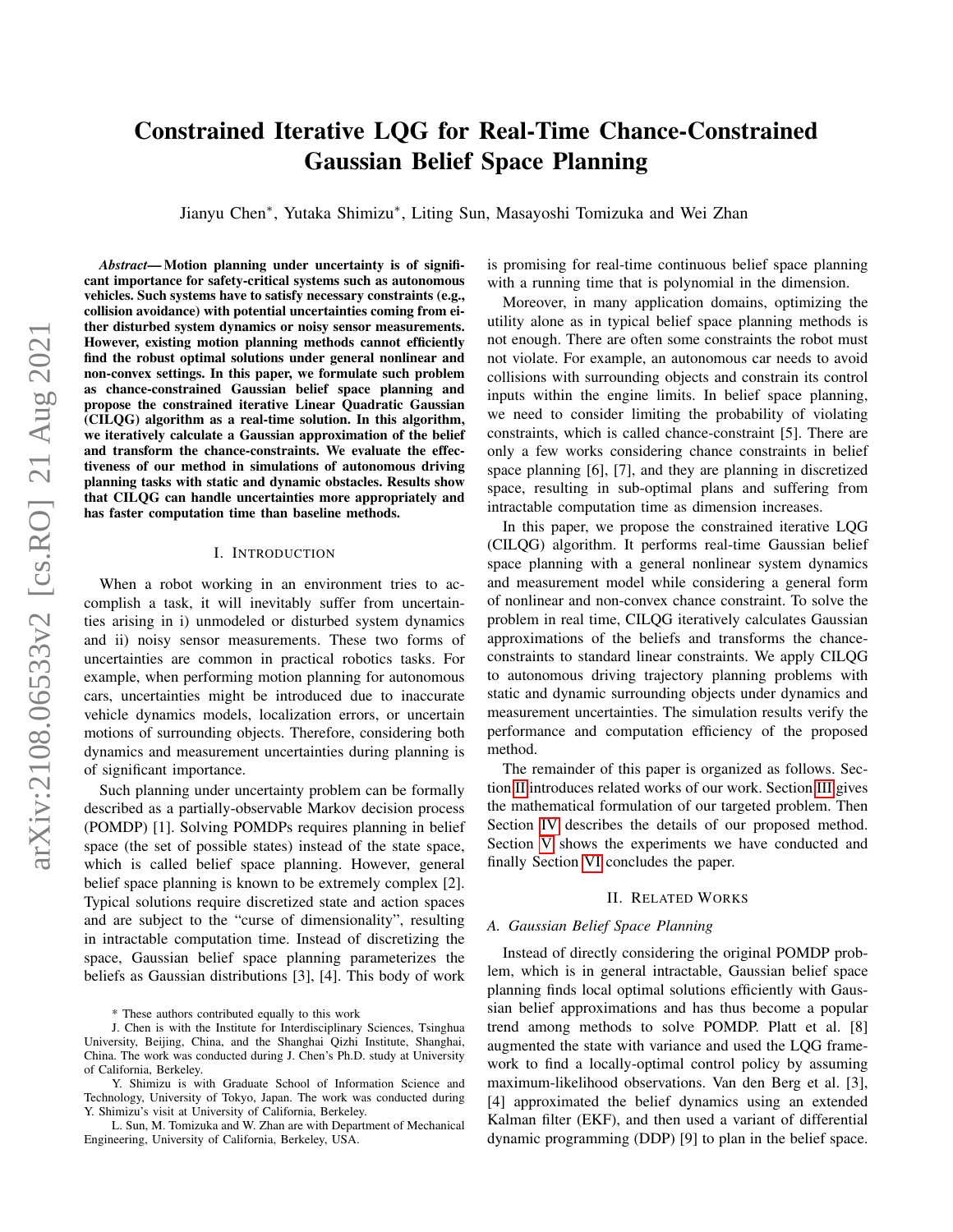Patil et al. [10] proposed a method to compute locally optimal plans without considering the covariance, which resulted in decreased problem dimension. Rafieisakhaei et al. [11] further reduced the problem dimension by restricting the policy class to linear feedback policies. Although showing impressive results for belief space planning problems, the above approaches did not formally address the constraint issue.

### *B. Chance-Constrained Planning*

When planning under uncertainty, chance-constraint provides a formal way to account for constraints in stochastic settings. Vitus et al. [12] considered chance-constraints in belief space planning, but only under the linear quadratic case. The authors in [13] used chance constraints to formulate the problem as a non-convex optimization problem to solve the planning problem. Okamoto et al. [14] formulated a convex optimization problem by transforming chance constraints into deterministic convex constraints. [7], [15] formulated a chance-constrained POMDP problem and designed a heuristic forward search algorithm to find a solution, but it only works for discrete state and action space.

#### *C. Indirect Trajectory Optimization*

Another research area that is closely related to our work is the indirect trajectory optimization method. Although this branch of methods mainly focuses on deterministic planning problems, there are similarities between their algorithm design and ours. DDP [16] [9] and iterative linear-quadratic regulator (ILQR) [17] [18] are the most typical algorithms for indirect trajectory optimization. They can solve the unconstrained nonlinear trajectory optimization problems efficiently by taking advantage of dynamic programming. On this basis, researchers have proposed methods to handle constraints for indirect trajectory optimization. Controllimited DDP [19] considers control constraints, but it cannot solve problems with state constraints. Extended LOR [20] [21] transforms constraints into the cost function, but cannot ensure hard constraints. [22] uses Augmented Lagrangian based optimization to solve the constrained nonlinear optimization problems. Constrained iterative LQR [23] [24] handles state and control input constraints using barrier function to transform constraints in a way similar to interiorpoint method. Therefore, CILQR can be applied to general nonlinear systems with nonlinear constraints.

# III. PROBLEM FORMULATION

<span id="page-1-0"></span>We now define the problem we will discuss in this paper. Let  $\mathcal{X} \subset \mathbb{R}^n$  be the space of all possible states x of the agent,  $U \subset \mathbb{R}^m$  be the space of of all executable control commands u of the agent, and  $\mathcal{Y} \subset \mathbb{R}^r$  be the space of all possible sensor measurements  $y$  of the agent. We consider a generic form of nonlinear stochastic system dynamics and measurement model:

$$
x_{k+1} = f(x_k, u_k, w_k), \t w_k \sim \mathcal{N}(0, \Sigma_w)
$$
  

$$
y_{k+1} = h(x_{k+1}, v_{k+1}), \t v_{k+1} \sim \mathcal{N}(0, \Sigma_v)
$$
 (1)

where  $x_k$ ,  $u_k$ , and  $y_k$  are the state, control input, and sensor measurement of the agent at time step k.  $w_k$  represents the system noise and  $v_k$  represent the measurement noise, both are assumed Gaussian distributions with zero mean.  $\Sigma_w$  and  $\Sigma_v$  represent their variance. Note that although the noise terms here are Gaussian, the distribution of  $x_{k+1}$  and  $y_{k+1}$ can be non-Gaussian since  $w_k$  and  $v_k$  will go through the nonlinear transformations f and h.

To plan under uncertainty, we formulate the problem as a POMDP or belief space planning problem, where the belief of the agent is defined as the distribution of the state conditioned on historical measurements and control inputs:

$$
b_k = \Pr(x_k | y_{1:k}, u_{0:k-1})
$$
 (2)

Here we assume the belief is represented by a Gaussian distribution in this paper, which is described by the mean and variance of the state  $b_k = (\mu_k, \Sigma_k)$ . Our goal is to find a control policy  $u_k = \pi_k (b_k)$  that minimizes the cost function:

$$
\min_{u_{0:N-1}} \mathbb{E}\left[l^N(b_N) + \sum_{k=0}^{N-1} l^k(b_k, u_k)\right]
$$
 (3)

where  $l^k(b_k, u_k)$  is a general nonlinear stage cost function at time step k and  $l^N(b_N)$  is a general nonlinear terminal cost function.

In addition to minimizing the cost, we also consider the chance-constraints on the states and control inputs:

$$
\Pr(g_x^k(x_k) \le 0) \ge p, \qquad \Pr(g_u^k(u_k) \le 0) \ge p \qquad (4)
$$

where  $g_x^k(x_k) \leq 0$  and  $g_y^k(u_k) \leq 0$  represents the nonlinear state and control input constraints at time step  $k$ , and  $p$  is the chance-constraint threshold, which should be greater than 0.5. As a summary, the targeting problem for our paper is formulated as the following:

$$
\min_{u_{0:N-1}} \mathbb{E}\left[l^N(b_N) + \sum_{k=0}^{N-1} l^k(b_k, u_k)\right]
$$
 (5a)

$$
x_{k+1} = f(x_k, u_k, w_k), \qquad w_k \sim \mathcal{N}(0, \Sigma_w) \tag{5b}
$$

$$
y_{k+1} = h(x_{k+1}, v_{k+1}), \qquad v_{k+1} \sim \mathcal{N}(0, \Sigma_v)
$$
 (5c)

$$
\Pr(g_x^k(x_k) \le 0) \ge p \tag{5d}
$$

$$
\Pr(g_u^k(u_k) \le 0) \ge p \tag{5e}
$$

<span id="page-1-7"></span><span id="page-1-6"></span><span id="page-1-5"></span><span id="page-1-4"></span><span id="page-1-3"></span><span id="page-1-2"></span>
$$
b_0 = (\mu_0, \Sigma_0) \tag{5f}
$$

where  $\mu_0 = x_0$  is initial mean state,  $\Sigma_0$  is initial state covariance and [\(5f\)](#page-1-2) represents initial belief of the problem.

### IV. CONSTRAINED ITERATIVE LQG

<span id="page-1-1"></span>To solve the chance-constrained Gaussian belief space planning problem formulated in Section [III](#page-1-0) in real time, we propose the constrained iterative LQG (CILQG) algorithm. CILQG first linearizes the nonlinear stochastic system. Then based on the linearized system, it propagates the belief using a modified Kalman filter. After that, it transforms the chanceconstraint into a linear inequality constraint. The algorithm then iterates in an outer-inner loop form similar to [24]. We describe details of the algorithm in this section.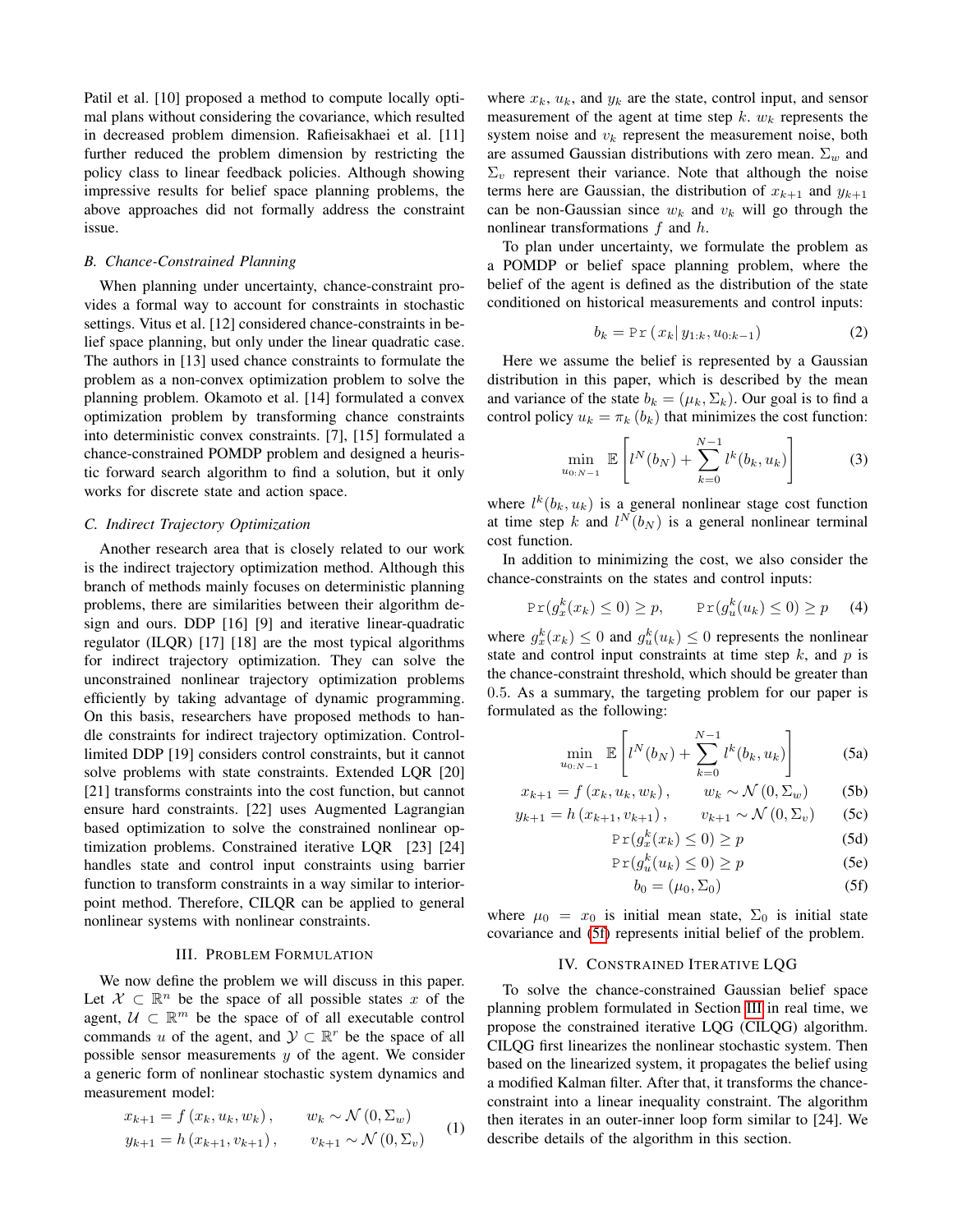### <span id="page-2-11"></span>*A. System Linearization and Belief Dynamics*

To make the algorithm tractable, we first need to linearize the nonlinear stochastic system dynamics as well as the nonlinear measurement model [\(5b\)](#page-1-3) [\(5c\)](#page-1-4). Both dynamics and measurement model are linearized around a nominal trajectory  $\bar{x}, \bar{y}, \bar{w} = 0, \bar{v} = 0$ :

<span id="page-2-4"></span>
$$
x_{k+1} \approx \bar{x}_{k+1} + A_k (x_k - \bar{x}_k) + B_k (u_k - \bar{u}_k) + W_k w_k
$$
  

$$
y_{k+1} \approx h (\bar{x}_{k+1}, 0) + H_{k+1} (x_{k+1} - \bar{x}_{k+1}) + V_{k+1} v_{k+1}
$$
  
(6)

where

<span id="page-2-5"></span>
$$
A_{k} = \frac{\partial f(\bar{x}_{k}, \bar{u}_{k}, 0)}{\partial x}, \quad B_{k} = \frac{\partial f(\bar{x}_{k}, \bar{u}_{k}, 0)}{\partial u},
$$

$$
W_{k} = \frac{\partial f(\bar{x}_{k}, \bar{u}_{k}, 0)}{\partial w},
$$

$$
H_{k+1} = \frac{\partial h(\bar{x}_{k+1}, 0)}{\partial x}, \quad V_{k+1} = \frac{\partial h(\bar{x}_{k+1}, 0)}{\partial v}
$$
(7)

The model is linearized around the nominal trajectory  $\{\bar{x}_k, \bar{u}_k\}$  and zero means of the noises  $w_k$  and  $v_k$ . With this linearized model, we can apply Kalman filter to obtain the belief dynamics. Specifically, we can write the prior update as:

<span id="page-2-2"></span>
$$
\hat{x}_{k+1}^{p} = \bar{x}_{k+1} + A_k (\hat{x}_k^{m} - \bar{x}_k) + B_k (u_k - \bar{u}_k)
$$
  

$$
\hat{\Sigma}_{k+1}^{p} = A_k \hat{\Sigma}_k^{m} A_k^{\top} + W_k \Sigma_w W_k^{\top}
$$
 (8)

where  $(\hat{x}_k^m, \hat{\Sigma}_k^m)$  represents the posterior estimation, and  $\left(\hat{x}_{k+1}^p, \hat{\Sigma}_{k+1}^p\right)$  represents the prior estimation of the Gaussian belief. The measurement update can be written as:

<span id="page-2-1"></span>
$$
K_{k+1} = \hat{\Sigma}_{k+1}^{p} H_{k+1}^{\top} \left( H_{k+1} \hat{\Sigma}_{k+1}^{p} H_{k+1}^{\top} + V_{k+1} \hat{\Sigma}_{k}^{m} V_{k+1}^{\top} \right)^{-1}
$$
  
\n
$$
\hat{x}_{k+1}^{m} = \hat{x}_{k+1}^{p} + K_{k+1} (y_{k+1} - (h(\bar{x}_{k+1}, 0) + H_{k+1} (\hat{x}_{k+1}^{p} - \bar{x}_{k+1})))
$$
  
\n
$$
\hat{\Sigma}_{k+1}^{m} = (I - K_{k+1} H_{k+1}) \hat{\Sigma}_{k+1}^{p}
$$
\n(9)

where  $K_{k+1}$  is the Kalman filter gain. Since we do not know the value of future measurement  $y_{k+1}$  at time step k, we treat it as the output of the measurement function and approximate it with its expectation:

<span id="page-2-0"></span>
$$
y_{k+1} \approx \mathbb{E}\left[h\left(\bar{x}_{k+1},0\right) + H_{k+1}\left(x_{k+1} - \bar{x}_{k+1}\right) + V_{k+1}v_{k+1}\right] = h\left(\bar{x}_{k+1},0\right) + H_{k+1}\left(\hat{x}_{k+1}^p - \bar{x}_{k+1}\right)
$$
(10)

Substitute [\(10\)](#page-2-0) into [\(9\)](#page-2-1) we have  $\hat{x}_{k+1}^m = \hat{x}_{k+1}^p$ . Therefore, given the initial belief  $(\hat{x}_0^m, \hat{\Sigma}_0^m) = (\mu_0, \Sigma_0)$  we can propagate the mean of the belief with the system dynamics:

$$
\hat{x}_{k+1}^m = \bar{x}_{k+1} + A_k \left( \hat{x}_k^m - \bar{x}_k \right) + B_k \left( u_k - \bar{u}_k \right) \tag{11}
$$

and propagate the variance of the belief following [\(8\)](#page-2-2) and [\(9\)](#page-2-1). Note that the variance update process is dependent only on the system coefficients but not on the states or actions. The variance propagation algorithm is summarized in Algorithm [1.](#page-2-3)

Algorithm 1: Variance Propagation **input**: Nominal trajectory  $(\bar{\mathbf{x}}, \bar{\mathbf{u}})$ ; Initial belief  $\left(\hat{x}_0^m, \hat{\Sigma}_0^m\right)$ output: Variance sequence  $\hat{\Sigma}^m$ for  $k = 0$  to  $N - 1$  do Linearize the system to obtain  $A_k$ ,  $B_k$ ,  $W_k$ ,  $H_{k+1}$  and  $V_{k+1}$  following [\(6\)](#page-2-4) and [\(7\)](#page-2-5); Obtain the prior estimation of variance  $\hat{\Sigma}_{k+1}^p$ using  $(8)$ ; Obtain the posterior estimation of variance  $\hat{\Sigma}_{k+1}^m$ using  $(9)$ ;  $\hat{\Sigma}^m \leftarrow \text{append}(\hat{\Sigma}_{k+1}^m)$ end return  $\hat{\Sigma}^m$ 

### <span id="page-2-3"></span>*B. Handling Chance-Constraints*

In general, directly considering the original formulation of chance-constraints [\(5d\)](#page-1-5) [\(5e\)](#page-1-6) are extremely challenging. In this section, we describe how to transform complex chanceconstraints into simple deterministic constraints. We will only discuss the state chance-constraint [\(5d\)](#page-1-5) here without loss of generality, as the control input chance-constraint [\(5e\)](#page-1-6) follows the same procedure.

By linearizing the constraint function  $g_x^k(x_k) \leq 0$  around the nominal state  $\bar{x}_k$  we get:

<span id="page-2-8"></span>
$$
G_x^k x_k + m_x^k \le 0 \tag{12}
$$

where

<span id="page-2-9"></span>
$$
G_x^k = \frac{\partial g_x^k(\bar{x}_k)}{\partial x}, \quad m_x^k = \bar{x}_k - G_x^k \bar{x}_k \tag{13}
$$

We further decompose  $x_k$  into a deterministic component  $z_k \in R^n$  and a stochastic component  $e_k \in R^n$  as the following:

<span id="page-2-10"></span>
$$
x_k = z_k + e_k \tag{14}
$$

where  $e_k \sim \mathcal{N}\left(0, \hat{\Sigma}_k^m\right)$  is a zero mean Gaussian. We then get a simplified chance-constraint:

$$
\Pr\left(G_x^k z_k + G_x^k e_k + m_x^k \le 0\right) \ge p \tag{15}
$$

This is equal to the following constraints [25] [26]:

<span id="page-2-6"></span>
$$
G_x^k z_k \le -m_x^k - \gamma_x^k \tag{16a}
$$

$$
\Pr\left(G_x^k e_k \le \gamma_x^k\right) = p \tag{16b}
$$

Since  $G_x^k e_k \sim \mathcal{N}\left(0, G_x^k \hat{\Sigma}_k^m \left(G_x^k\right)^T\right)$ , we can calculate the value of  $\gamma_x^k$  analytically:

<span id="page-2-7"></span>
$$
\gamma_x^k = \sqrt{2G_x^k \hat{\Sigma}_k^m (G_x^k)^T} erf^{-1}(2p - 1)
$$
 (17)

where  $er f^{-1}(\cdot)$  is the inverse error function. Therefore, the original chance-constraint is transformed to a linear constraint [\(16a\)](#page-2-6) with  $\gamma_x^k$  calculated by [\(17\)](#page-2-7). The chanceconstraint transformation algorithm is summarized in Algorithm [2.](#page-3-0)

Let's now take a look at how we define the constraint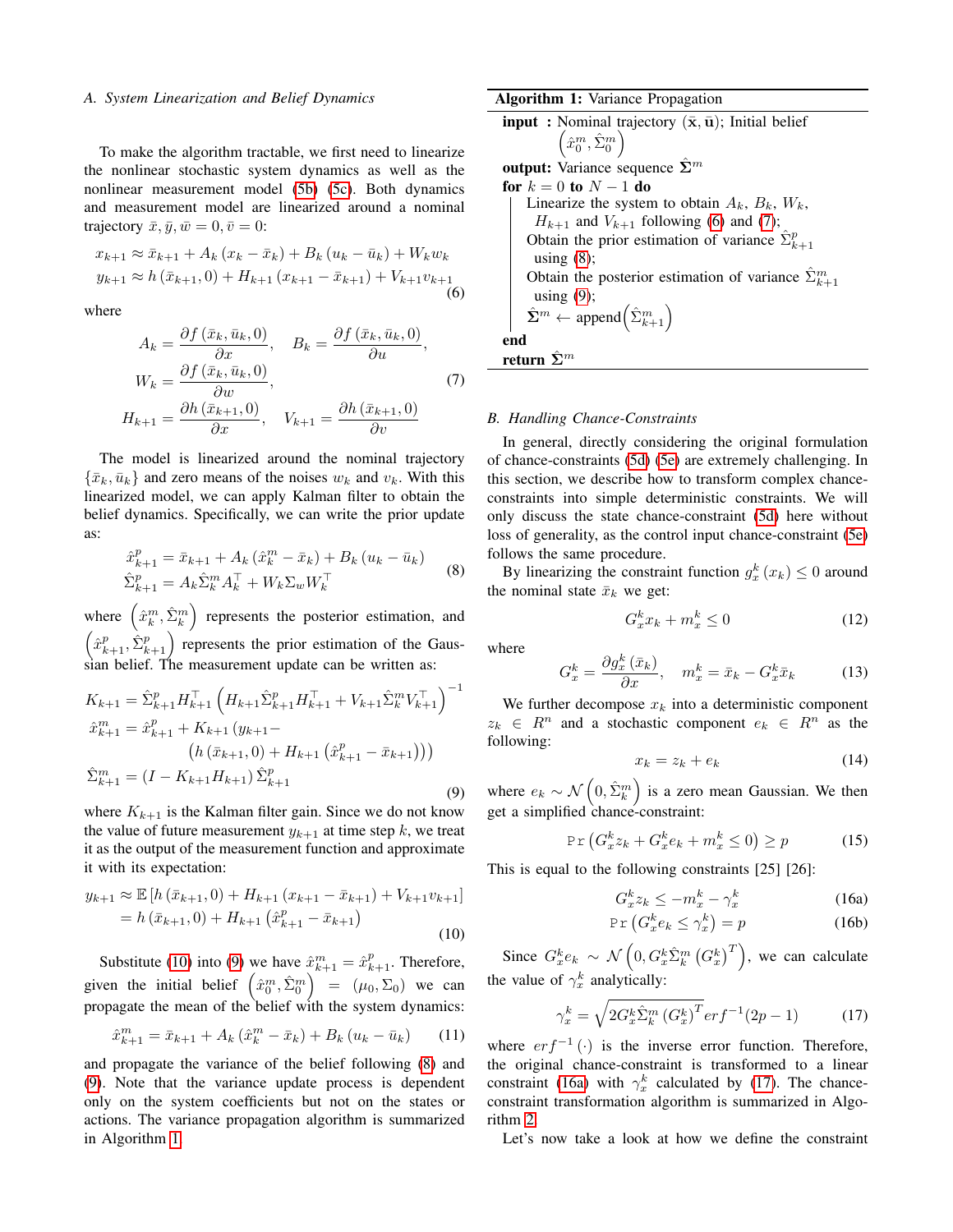Algorithm 2: Chance-Constraint **input** : Nominal state  $\bar{x}_k$ ; State variance  $\hat{\Sigma}_k^m$ output: Transformed linear constraint function coefficients  $G_x^k$ ,  $m_x^k$ ,  $\gamma_x^k$ Linearize the constraint function following [\(12\)](#page-2-8) [\(13\)](#page-2-9) and obtain the coefficients  $G_x^k$ ,  $m_x^k$ ; Calculate the coefficient  $\gamma_x^k$  according to [\(17\)](#page-2-7); return  $G_x^k,\,m_x^k,\,\gamma_x^k$ 

<span id="page-3-1"></span><span id="page-3-0"></span>

Fig. 1: Illustration of convex feasible set calculation

functions  $g_x^k$  and  $g_y^k$ . For control input constraint, we define a box constraint  $\underline{u} \leq u_k \leq \overline{u}$  where  $\underline{u}$  is the lower bound and  $\overline{u}$  is the upper bound of the control input. For state constraint, we focus on collision avoidance constraints, which are defined in the following two ways:

# <span id="page-3-4"></span>*1) Constraints considering obstacles' shapes*

Now define  $\Gamma_i = \{x : \phi_i(x) \geq 0\}$  to be the space outside of the *i*th obstacle, where  $\phi_i$  is the signed distance function to the boundary of *i*th obstacle. Since in general  $\Gamma$  can be highly non-convex, to make the downstream optimization problem tractable we instead calculate a convex feasible set [27], [28] of  $\Gamma_i$ :

$$
\mathcal{F}_{i}\left(\bar{x}_{k}\right) = \left\{x:\phi_{i}\left(\bar{x}_{k}\right) + \frac{\partial\phi_{i}\left(\bar{x}_{k}\right)}{\partial x}\left(x - \bar{x}_{k}\right) \geq 0\right\} \quad (18)
$$

where  $\bar{x}_k$  is the agent's nominal state. When the obstacle's shape is a convex polygon (e.g, a rectangle), we can have a rather intuitive explanation of the convex feasible set. Fig[.1](#page-3-1) shows an example of convex feasible set calculation for onroad autonomous driving. The blue rectangle represents the ego vehicle and the red rectangle represents a surrounding obstacle. The green region is the corresponding convex feasible set, which is a half space with its boundary perpendicular to the closest connecting line from the center of ego vehicle to the obstacle polygon.

In this paper we will only consider the cases where the obstacles have convex polygon shapes. Therefore  $\mathcal{F}_i(\bar{x}_k)$  is always a half space. When there are multiple obstacles, we calculate the intersection of all convex feasible sets  $\mathcal{F}$  =  $\bigcap_i \mathcal{F}_i$ , which is a combination of a group of linear (half space) constraints and is still convex. It is shown in [27] that  $F$  is non-empty if the obstacles are disjoint.

### <span id="page-3-5"></span>*2) Constraints considering obstacles' uncertainties*

There are always uncertainties arising from detection, localization, and prediction for surrounding obstacles, es-

<span id="page-3-2"></span>

Fig. 2: Considering obstacle's uncertainty

pecially for moving ones. It's better if we can consider uncertainties with not only the ego agent's motion but also the obstacles', as shown in Fig[.2.](#page-3-2) Let  $x_k^{\text{obs}}$  represents the estimated state of the obstacle, which is stochastic and can be decoupled the same way as done in [\(14\)](#page-2-10):

$$
x_k^{\text{obs}} = z_k^{\text{obs}} + e_k^{\text{obs}} \tag{19}
$$

where  $e_k^{\text{obs}}$  is a zero mean Gaussian random variance with variance  $\Sigma_k^{\text{obs}}$ , and  $z_k^{\text{obs}}$  is the mean state, which is considered fixed during the planning process. The constraint function is then written as:

$$
\eta - \|x_k - x_k^{\text{obs}}\| \le 0 \tag{20}
$$

where  $\eta$  is a safety margin. Note that now the variance of  $e_k$ in [\(14\)](#page-2-10) should be  $\hat{\Sigma}_k^m + \Sigma_k^{\text{obs}}$ , since we need to consider the obstacle's uncertainty together with the agent's uncertainty.

### <span id="page-3-3"></span>*C. Constrained Iterative LQG Algorithm*

We have introduced how to calculate the belief dynamics and how to handle the chance constraints. Let's take a look at our proposed Constrained Iterative LQG algorithm, which is summarized in Algorithm [3.](#page-4-1) The algorithm is designed in an outer-inner loop framework. The outer-loop calculates the estimated state variance and transforms the chance constraint, which is then augmented to the cost function. Then the inner-loop performs iterative LQR to update the control input sequence as well as the trajectory. Details of the cost augmentation procedure and the applied iterative LQR algorithm can be found in [24], here we briefly introduce the ILQR backward pass used in our algorithm.

According to equation [\(6\)](#page-2-4), we can obtain  $A_k$  and  $B_k$ by linearizing the system dynamics around the nominal trajectory  $(\bar{\mathbf{x}}, \bar{\mathbf{u}})$ . Now quadratize the cost function:

$$
l(x_k, u_k) \approx \tilde{x}_k^\top l_x^k + \tilde{u}_k^\top l_u^k + \frac{1}{2} \tilde{x}_k^\top l_{xx}^k \tilde{x}_k + \frac{1}{2} \tilde{u}_k^\top l_{uu}^k \tilde{u}_k
$$
  
 
$$
+ \tilde{u}_k^\top l_{ux}^k \tilde{x}_k + l(\bar{x}_k, \bar{u}_k)
$$
 (21)

where  $\tilde{x}_k = x_k - \bar{x}_k$  and  $\tilde{u}_k = u_k - \bar{u}_k$  and subscripts denote the Jacobians and Hessians of the cost function. Note that our cost design omits the variance part during our implementation because our estimated variance of the state does not depend on the control inputs as shown in Section [IV-A.](#page-2-11) Thus the variance does not enter the optimization procedure.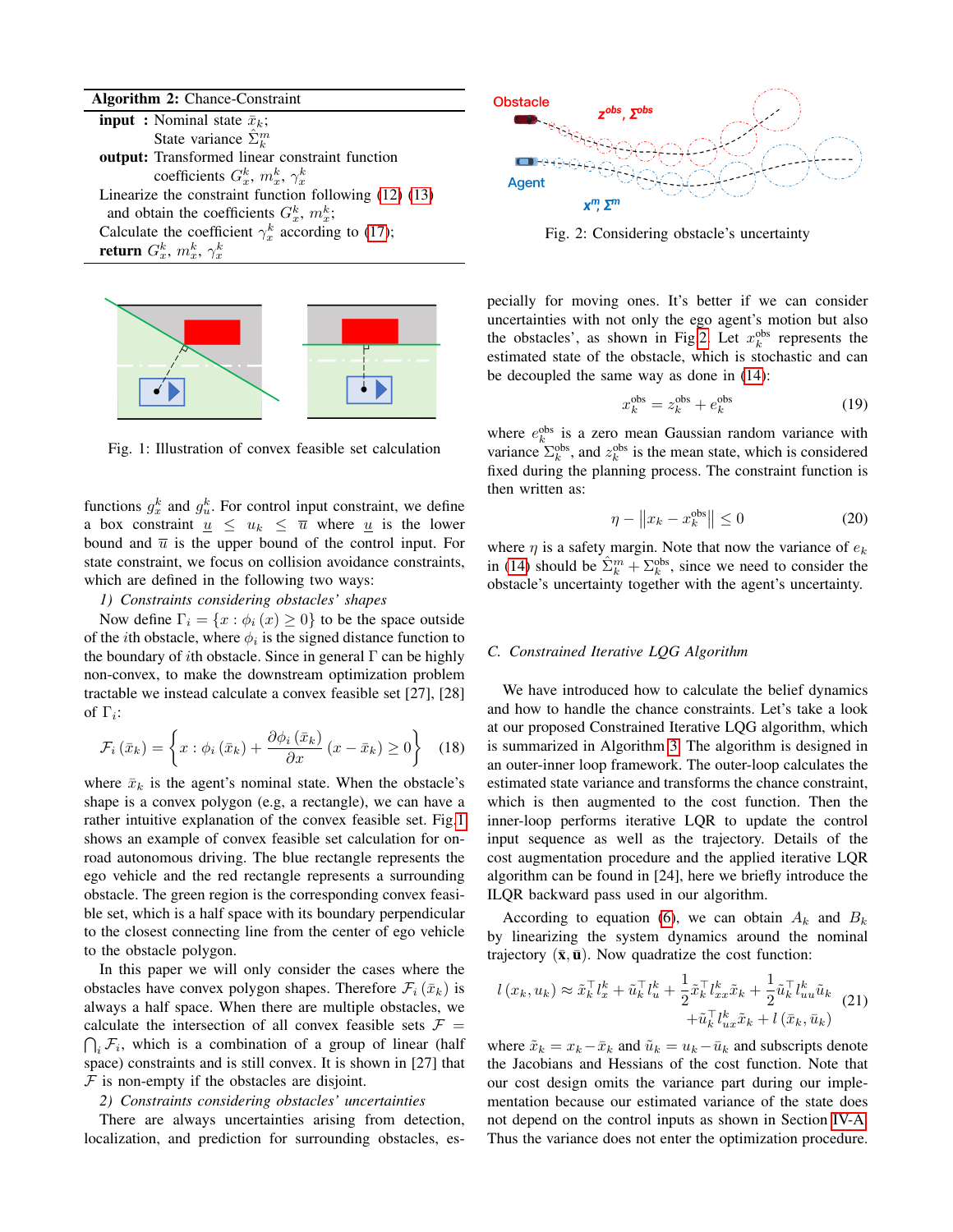Then recursively estimates the Q-function from backward:

<span id="page-4-2"></span>
$$
Q_{xx}^k = l_{xx}^k + A_k^\top V_{xx}^{k+1} A_k \t Q_x^k = l_x^k + A_k^\top V_x^{k+1}
$$
  
\n
$$
Q_{ux}^k = l_{uu}^k + B_k^\top V_{xx}^{k+1} A_k \t Q_u^k = l_u^k + B_k^\top V_x^{k+1}
$$
 (22)  
\n
$$
Q_{uu}^k = l_{uu}^k + B_k^\top V_{xx}^{k+1} B_k + \rho I
$$

as well as the value function and linear policy terms:

$$
V_x^k = Q_x^k - Q_{ux}^\top (Q_{uu}^k)^{-1} Q_u^k
$$
  
\n
$$
V_{xx}^k = Q_{xx}^k - Q_{ux}^\top (Q_{uu}^k)^{-1} Q_{ux}^k (Q_{uu}^k)^{-1} Q_u^k
$$
\n(23)

Then the optimal control input is given by:

$$
u_k^* = \bar{u}_k - (Q_{uu}^k)^{-1} (Q_u^k + Q_{ux}^k (x_k - \bar{x}_k))
$$
 (24)

Note that, we add regularization term  $\rho$  in the equation [\(22\)](#page-4-2) to guarantee  $Q_{uu}^k$  is invertible.

Algorithm 3: CILQG Algorithm  $input: Feasible initial control sequence  $\bar{u}$ ;$  $t := t^{(0)} > 0, \ \mu > 1, \ 1 \ge \alpha \ge 0;$ Initial belief  $(\hat{x}_0^m, \hat{\Sigma}_0^m);$ Chance-constraint threshold p output: Optimal control sequence  $\bar{u}^*$  and corresponding belief trajectory  $(\hat{\mathbf{x}}^m, \hat{\mathbf{\Sigma}}^m)$  $\bar{x} \leftarrow$  Forward simulation with system dynamics [\(5b\)](#page-1-3) under zero noises using  $\bar{u}$ ; while *not converge* **do** /\* Outer Loop \*/  $\hat{\mathbf{\Sigma}}^m \leftarrow$ VariancePropagation $\left(\bar{\mathbf{x}},\bar{\mathbf{u}},\hat{x}_{0}^{m},\hat{\Sigma}_{0}^{m}\right)$ for  $k = 0$  to  $N - 1$  do  $G_x^k, m_x^k, \gamma_x^k \leftarrow$ StateChanceConstraint $(\bar{x}_k, \hat{\Sigma}_k^m);$  $G_u^k, m_u^k, \gamma_u^k \leftarrow$ ControlChanceConstraint $(\bar{u}_k, \Sigma_u);$  $l^k(b_k, u_k) \leftarrow$  $l^k (b_k, u_k) - \frac{1}{t} \log (-G_x^k x_k - m_x^k - \gamma_x^k) - \frac{1}{t} \log (-G_u^k u_k - m_u^k - \gamma_u^k);$ end while *not converge* do  $/*$  Inner Loop  $*/$ Compute control sequence u <sup>∗</sup> by performing an ILQR backward pass described in Section [IV-C;](#page-3-3) while *cost increased or constraints violated*  $do / *$  Line Search  $*/$  $\bar{\mathbf{u}} := \alpha \mathbf{u}^*;$  $\bar{\mathbf{x}} \leftarrow$  Forward simulation with system dynamics [\(5b\)](#page-1-3) under zero noises using  $\bar{u}$ ; end end  $\bar{\mathbf{u}}^* := \bar{\mathbf{u}};$  $\hat{\mathbf{x}}^m := \bar{\mathbf{x}}$ :  $t := \mu t;$ end return  $\bar{\mathbf{u}}^*, \hat{\mathbf{x}}^m, \hat{\mathbf{\Sigma}}^m$ 

<span id="page-4-3"></span>

Fig. 3: The vehicle bicycle kinematic model

# V. EXPERIMENTS

<span id="page-4-0"></span>We evaluate the performance of the proposed method on simulations of autonomous driving motion planning tasks in the presence of both static and dynamic obstacles. Furthermore, we compare our method with the following three related approaches:

- CILQR: Constrained iterative LQR [24] is a deterministic motion planning algorithm for autonomous driving, which does not consider the measurement model and the system noise.
- Gaussian Belief Space Planning(GBSP): This is a soft-constraint version of our method, which shares the same problem formulation and similar methodology with existing Gaussian belief space planning approaches [3], [4].
- Open CILQG: This is an open-loop version of our method, which does not consider the measurement model and thus does not use filtering techniques to make a closed-loop estimation of the belief. The problem formulation is similar to [14] but for nonlinear dynamics.

The vehicle model we use throughout the experiments is the bicycle kinematics model, which is shown in Fig. [3.](#page-4-3) The vehicle state vector  $x_k$  at the current time step k includes the 2D position  $(p_k^x, p_k^y)$ , the velocity  $v_k$  and the heading  $\theta_k$ . The control input vector  $u_k$  includes the acceleration  $a_k$ and the steering angle  $\delta_k$ . L is the wheel base. Since for digital control systems the control input will maintain the same in a sampling time  $T_r$ , the vehicle will rotate around the instant center  $O$  with rotation radius  $r$ . The distance the vehicle moves in one sampling time is  $d = v_k T_r + \frac{1}{2} a T_r^2$  and the curvature is  $\kappa = \frac{\tan \delta}{L}$ . We assume there are noises  $w_a$ and  $w_k$  inserted to the acceleration and curvature. Therefore, the vehicle system dynamics can be written as:

$$
v_{k+1} = v_k + (a + w_a) T_r
$$
  
\n
$$
\theta_{k+1} = \theta_k + \int_0^d (\kappa + w_k) ds
$$
  
\n
$$
p_{k+1}^x = p_k^x + \int_0^d \cos (\theta_k + (\kappa + w_k) s) ds
$$
  
\n
$$
p_{k+1}^y = p_k^y + \int_0^d \sin (\theta_k + (\kappa + w_k) s) ds
$$
\n(25)

<span id="page-4-1"></span>The measurement model is set as the true state plus a noise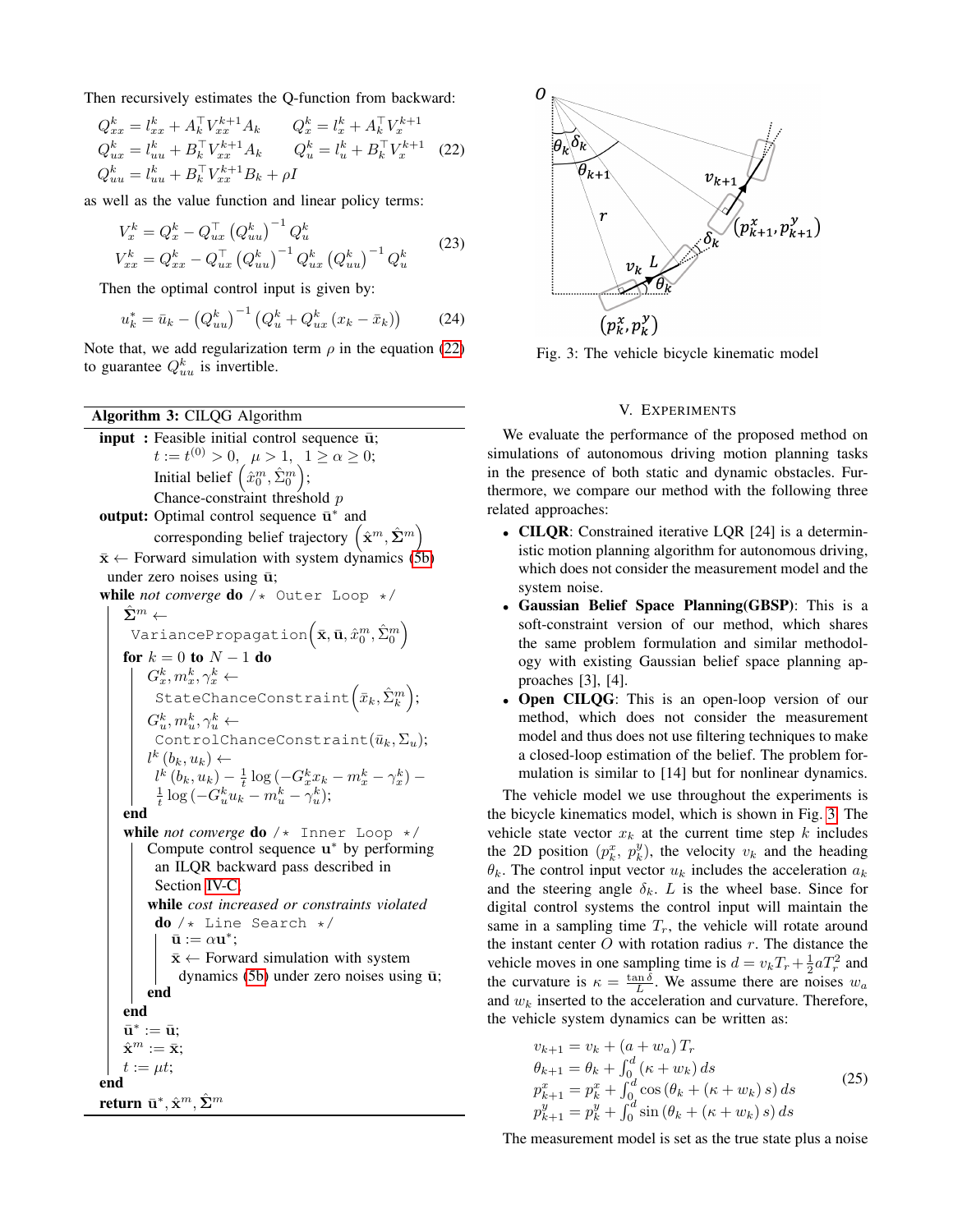proportional to the velocity (The velocity is assumed always positive):

$$
y_k = x_k + v_k m_k, \qquad v_{k+1} \sim \mathcal{N}(0, \Sigma_v) \tag{26}
$$

This form of measurement model is based on the assumption that the sensor measurement becomes inaccurate as the speed increases. In this simulation, we use the following cost function [\(5a\)](#page-1-7):

$$
l^{k} (b_{k}, u_{k}) = (b_{k} - x_{k, ref})^{\top} Q (b_{k} - x_{k, ref}) + u_{k}^{\top} R u_{k}
$$
  

$$
l^{N} (b_{N}) = (b_{N} - x_{N, ref})^{\top} Q_{f} (b_{N} - x_{N, ref})
$$
 (27)

where  $x_{k,ref}$  is a reference trajectory generated by a higherlevel global trajectory planner. The Matrix  $Q, Q_f$  and R are coefficients determining the shape of the cost. Note that although we use this specific quadratic cost function in our experiments, it is also possible to give general nonlinear costs in other settings. The ILQR step illustrated in Section [IV-C](#page-3-3) will handle the nonlinearity by quadratize the cost function.

We set the chance-constraint threshold  $p$  as 0.98 and the prediction horizon as  $N = 50$  for all experiments. In addition, we use  $T_r = 0.2$  as sampling time in this simulation. The simulation is implemented in C++ on a desktop PC with 3.10GHz Intel Core i9-9900 CPU. Details of the experiment results are introduced in the following subsections.

# *A. Static Obstacle Avoidance*

We first test our method in two scenarios with static obstacles. In this case, we use the constraints considering obstacles' shapes as described in Section [IV-B.1.](#page-3-4)

First, our vehicle is required to pass through the interval between two static obstacles safely and efficiently. Fig[.4](#page-5-0) shows the simulation results. The top two sub-figures show the planning results of CILQG, GBSP, and CILQR, represented by different colors. The ellipse represents the confidence region with probability  $p = 0.98$ , which is equal to the chance-constraint threshold. Intuitively, the confidence region indicates where the vehicle is probable to be positioned. The dark red rectangles represent the static obstacles, and the light red regions indicate the safety margins. We can see that the result of CILQG keeps its confidence region collisionfree with the obstacles, while other methods fail. The third sub-figure shows the speed profile of the three methods. We can find that CILQG decelerates before passing through the obstacles to decrease the uncertainty and then accelerates to keep its driving efficiency. The bottom sub-figure shows the left-hand side of the constraint function [\(12\)](#page-2-8), which should ideally be non-positive to keep the state chanceconstraints satisfied. We can see that only our proposed CILQG succeeds.

We further compare our method with Open CILQG in this case, as shown in Fig[.5.](#page-6-1) Samely, the first sub-figure shows the confidence ellipse of the planning results. We can see that CILQG can pass through the obstacles appropriately. On the other hand, although the Open CILQG result is collision-free, it is too conservative and cannot pass through the obstacles.

<span id="page-5-0"></span>

Fig. 4: CILQG with two static obstacles

This is because there is no closed-loop adjustment of the estimation of system uncertainty, and therefore it increases rapidly. From the speed profile, we can see the CILQG first decrease its velocity to pass through the obstacles safely and then accelerates to reach the reference speed. However, the Open CILQG just conservatively stops before the obstacles. Nonetheless, both methods satisfy state chance-constraints according to the bottom sub-figure.

Second, the autonomous vehicle is required to track a curved reference trajectory while avoiding a static obstacle. The result is shown in Fig[.6.](#page-6-2) The first two sub-figures show the confidence ellipse of the planning results, where only the CILQG result is collision-free. The third sub-figure shows the value of control input (curvature) applied on the vehicle. We can see that although all methods can track the curved reference, they apply significantly different values of control inputs. Only the CILQG result can satisfy the control input constraint, while others violate. The bottom sub-figure indicates that CILQG successfully handles state chance-constraint while other methods fail. Note that the red dashed line represents the constraint threshold on the curvature.

#### *B. Dynamic Obstacle Avoidance*

Next, we test our method in an environment with a dynamic obstacle running around. In this case, we use the constraints considering obstacle's uncertainty as described in Section [IV-B.2.](#page-3-5) We assume a given stochastic trajectory of the obstacle with its mean and variance already specified. It can be obtained from an upstream motion prediction module of the autonomous driving system in practice. Fig[.7](#page-7-0) shows the results, where the dynamic obstacle starts from the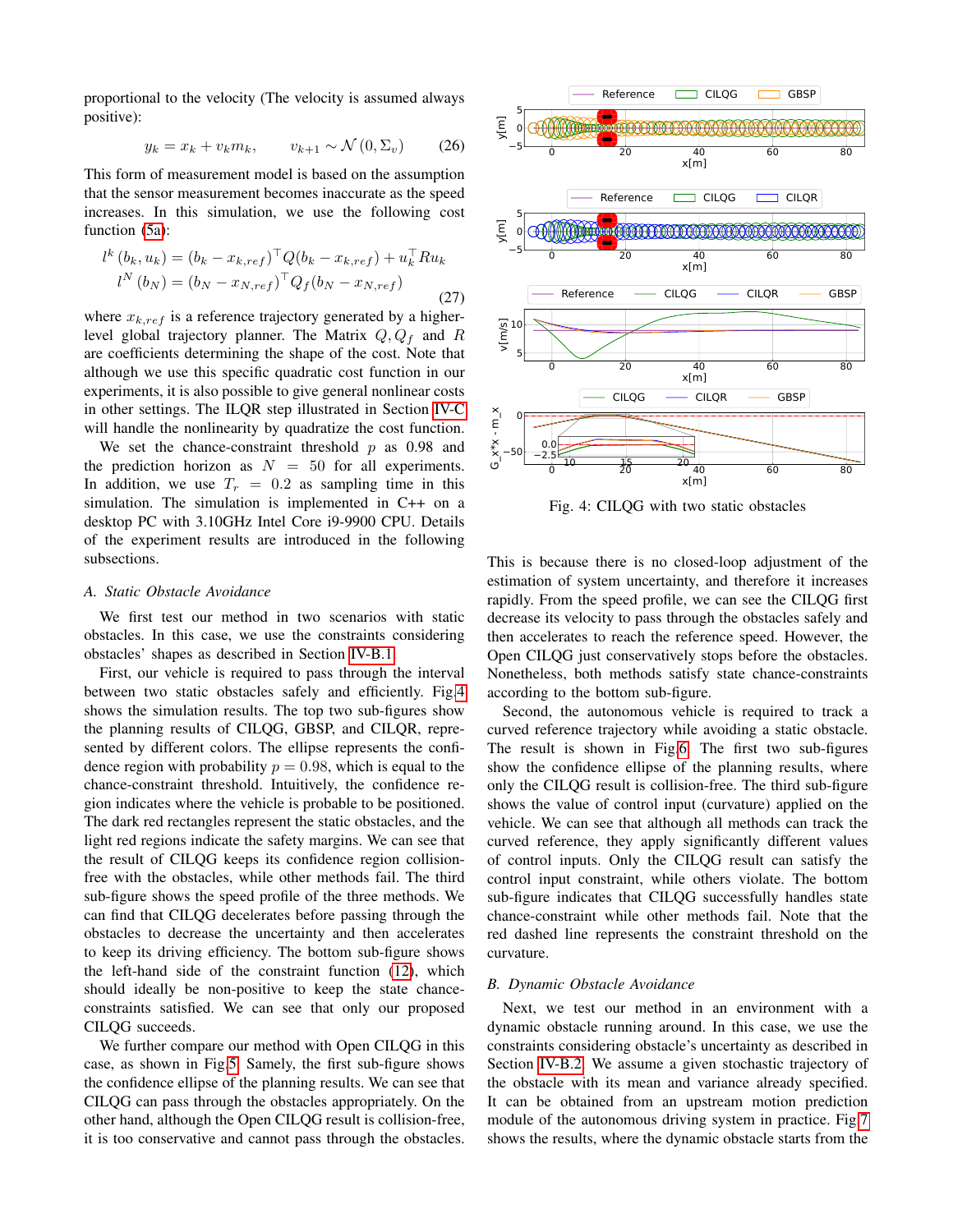<span id="page-6-1"></span>

Fig. 5: Closed-loop and Open-loop CILQG

position  $(0, 0)$  and steers to track the reference trajectory, while the autonomous vehicle is required to overtake the obstacle from the downside. The first two sub-figures show the confidence ellipses of all methods, the third sub-figure shows the speed profile, and the last sub-figure shows the constraint violation. We can see that only our proposed CILQG method can guarantee safety while maintaining the efficiency of the trajectory.

## *C. Runtime Analysis*

Finally, we evaluate the runtime of our proposed method for each experiment. We execute the algorithm 50 times and calculate the average time and its standard deviation. Table [I](#page-6-3) shows the summarized runtime. We can see that for the experiments with static obstacles, the computation time is strictly under 7ms. For the experiments with dynamic obstacles, the computation time is around 30ms. This is far enough for real-time autonomous driving as it usually requires a sampling time of 100ms 200ms for motion planning. Furthermore, the calculation efficiency can be further improved with better computation resources.

# VI. CONCLUSIONS

<span id="page-6-0"></span>In this paper, we formulated a motion planning problem under uncertainties and stochastic constraints as a chanceconstrained Gaussian belief space planning problem. We

<span id="page-6-2"></span>

Fig. 6: CILQG with one static obstacle

TABLE I: Runtime Analysis

<span id="page-6-3"></span>

| <b>Scenarios</b>     | mean [ms] | variance [ms] |
|----------------------|-----------|---------------|
| Two static obstacles | 5.56      | 0.93          |
| One static obstacle  | 4.26      | 0.69          |
| Dynamic obstacle     | 29        | 3.27          |

proposed the constrained iterative LQG (CILQG) algorithm to solve this problem. The proposed algorithm can find the optimal solution in real time by linearizing the system model iteratively to approximate the belief dynamics and transforming the original chance-constraints to standard linear constraints. Simulations for autonomous driving tasks in environments with both static and dynamic obstacles were conducted. Results indicated that CILQG is superior to baseline methods and had real-time computation efficiency.

# ACKNOWLEDGMENT

The author Y. Shimizu was supported by JST CREST GrantNumber JPMJCR19F3, Japan.

### **REFERENCES**

[1] S. Thrun, "Probabilistic robotics," *Communications of the ACM*, vol. 45, no. 3, pp. 52–57, 2002.